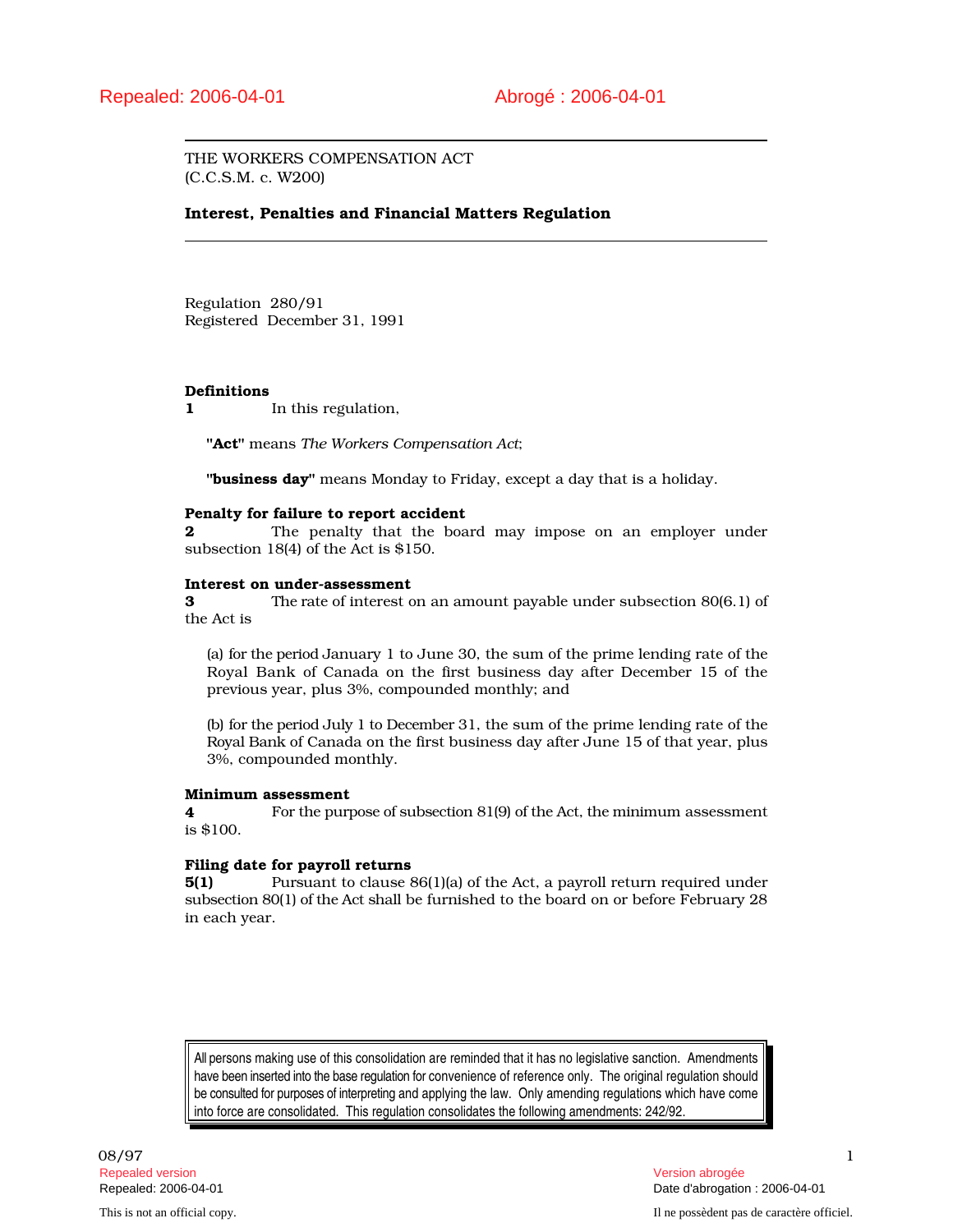### Filing date for statements

5(2) Pursuant to clause 86(1)(a) of the Act, a statement required under subsection 80 ( 3) of t he A ct s h all be furnished to the board not more than 10 days after the day on which the statement is requested by the board.

#### Filing deemed on receipt by board

 $5(3)$ payroll return or other statement referred to in subsections (1) and (2) is deemed to be furnished on the day it is received by the board.

### Penalty for late filing

6(1) Subject to subsections (2) and (4), where an employer fails to comply with subsection 5(1) or (2), the penalty under subsection 86(1) of the Act is 5% of the employer's assessment, as determined by the board, for the year in which the estimate of the payroll or statement is required or requested by the board.

M.R. 242/92

#### Penalty for failure to furnish statements

6(2) Subject to subsection (4), for the purpose of subsection 86(1) of the Act, the penalty under clause  $86(1)(a)$ , where the payroll return or other statement referred to in subsections  $5(1)$  and (2) is not furnished to the board is  $10\%$  of the employer's assessment, as determined by the board, for the year in which the estimate of the statement is required or requested by the board.

M.R. 242/92

#### Penalty for inaccurate reporting

6(3) Subject to subsection (4), for the purpose of subsection 86(1) of the Act, the penalty under clause  $86(1)(b)$  is  $15%$  of the difference between the amount reported by the employer and the amount determined by the board, for the years in which the employer is audited by the board.

M.R. 242/92

## Maximum penalty

6(4) The maximum penalty under subsection (1), (2) or (3) is \$5,000.

M.R. 242/92

#### Interest for failure to pay assessments

**7** The rate of interest on an amount payable under subsection 86(2) of the Act is

(a) for the p e ri od J anuary 1 to June 30, the sum of the prime lending rate of the Royal Bank of Canada on the first business day after December 15 of the previous year, plus 5%, compounded monthly; and

(b) for the period July 1 to December 31, the sum of the prime lending rate of the Royal Bank of Canada on the first business day after June 15 of that year, plus 5%, compounded monthly.

M.R. 242/92